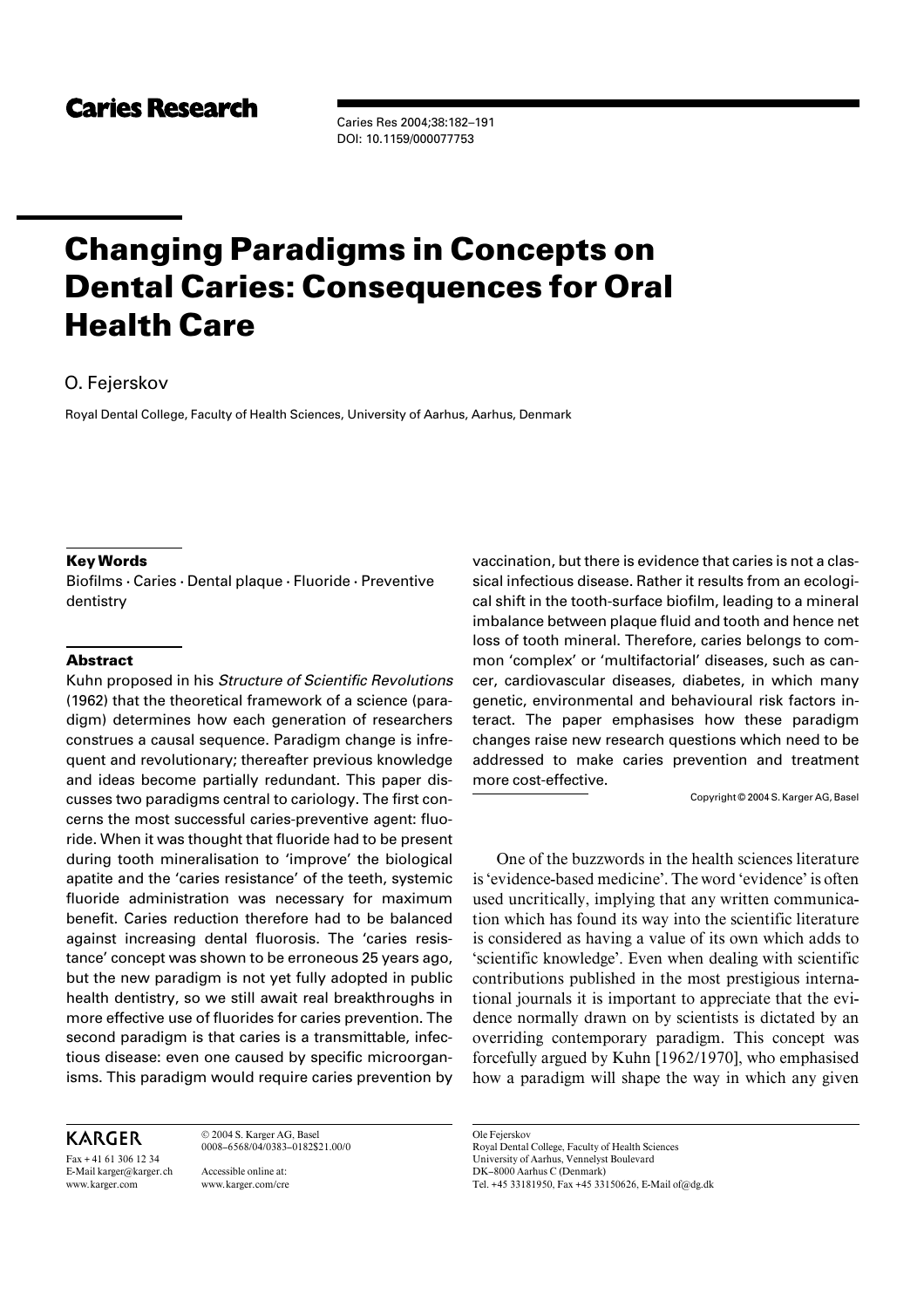generation of researchers construes a causal sequence. The term 'paradigm' is in this case used to describe the guiding theoretical concepts of a science. In other words, a paradigm will form an umbrella under which a given discipline establishes a common view which often sets the rules and norms for how theories, methods etc. are handled in relation to the discipline. Moreover, results or data analysis and interpretations are conducted within the framework of the paradigm. Most established textbooks within a given discipline bring the paradigms in a 'digested form' to the next generations of students and young researchers and they often falsely give a younger generation the impression that scientific growth within a given discipline has the character of a progressive march towards a complete understanding of 'reality'.

Science is an exquisite blend of data and theory, fact and hypotheses, observations and views, which in most disciplines at any given time are embedded in a particular paradigm.

The aim of this paper is to demonstrate how such paradigms play an important role in cariology. The paper will first focus on how paradigms in general influence science. Then two paradigms dominating cariology during the past half century will be presented and it will be argued why scientific revolutions – shifts in paradigms – are needed in order to advance new knowledge and improve health in populations. Finally, the impact of such revolutions on cariology and oral health will be presented and the consequences for immediate future research activities will be discussed.

#### **Paradigms and Science**

History shows that the development of science has always been highly influenced by paradigms, and revolutionary shifts in paradigms have not easily been brought about [for famous examples see Kuhn, 1962/1970].

When a scientific theory or concept has become a paradigm, this is only dismissed once an alternative paradigm can replace it, in a scientific revolution. The interesting point is that a paradigm is rarely challenged in such a way that attempts are made to falsify it by direct comparison with the particular events or diseases that are studied. Of course this does not mean that scientists do not reject scientific theory. All it shows is that when this happens, such rejections are always in need of finding a new paradigm in order to facilitate the shift.

A transition from one paradigm to another is not a cumulative process or a process in which one just expands on the old paradigm in order to have an impact on research or health activities. Rather a transition necessitates a reconstruction of the field which significantly changes some of the discipline's most basic theoretical generalisations as well as rejecting several of the methods and interpretations performed in the past. It should be appreciated that very often it is the same set of data which constituted the basis for the old paradigm that is reconsidered, and a new interpretation or paradigm is built on more or less the same set of data. Therefore, it is common to see within the same field the old and the new paradigms living side by side for a substantial period of time. This is because two or more groups of researchers apparently work in 'different worlds' where they study different phenomena although they are standing in the same place and are looking in the same direction. However, it is obvious that they do not see the same 'world'. In certain areas they are definitely seeing different things (things they are looking for simply as a result of the paradigm), but they may equally well see the same phenomena although in a different relative context. This is one of the good reasons why some cannot even consider a causal relationship, which appears intuitively obvious to others.

Moreover, this obvious discrepancy between different paradigms is often further enhanced by the fact that even within disciplines communication across revolutionary gaps is very incomplete. Researchers may use similar words, but in reality define them rather differently.

More than half a century passed before Newton's *Principia* was generally accepted. Also Darwin [1889] wrote in the *Origin of Species* that he by no means expected to be able to convince other scientists of his views, but that only in the future, when a new generation of researchers grew up, would they be able to appreciate his observations. Max Planck [1940] emphasised that a new scientific truth does not convince its opponents, but only gains strength because its opponents gradually die out. Thus a characteristic aspect of science is the maintenance of a resistance towards changes in paradigms, in particular from those whose careers have been based on existing paradigms. Prestigious institutions or international bodies will often have made strong stands in terms of 'scientific documentation and subsequent recommendations'. For such bodies a new paradigm will be seen as a threat and resistance will be based on the concept that the old established paradigm would be able to explain the phenomena studied so that 'nature can be put into the box built by the paradigm'.

In the following these thoughts should be kept in mind because – when dealing with diseases – paradigms will

Changing Paradigms in Cariology Caries Res 2004;38:182–191 183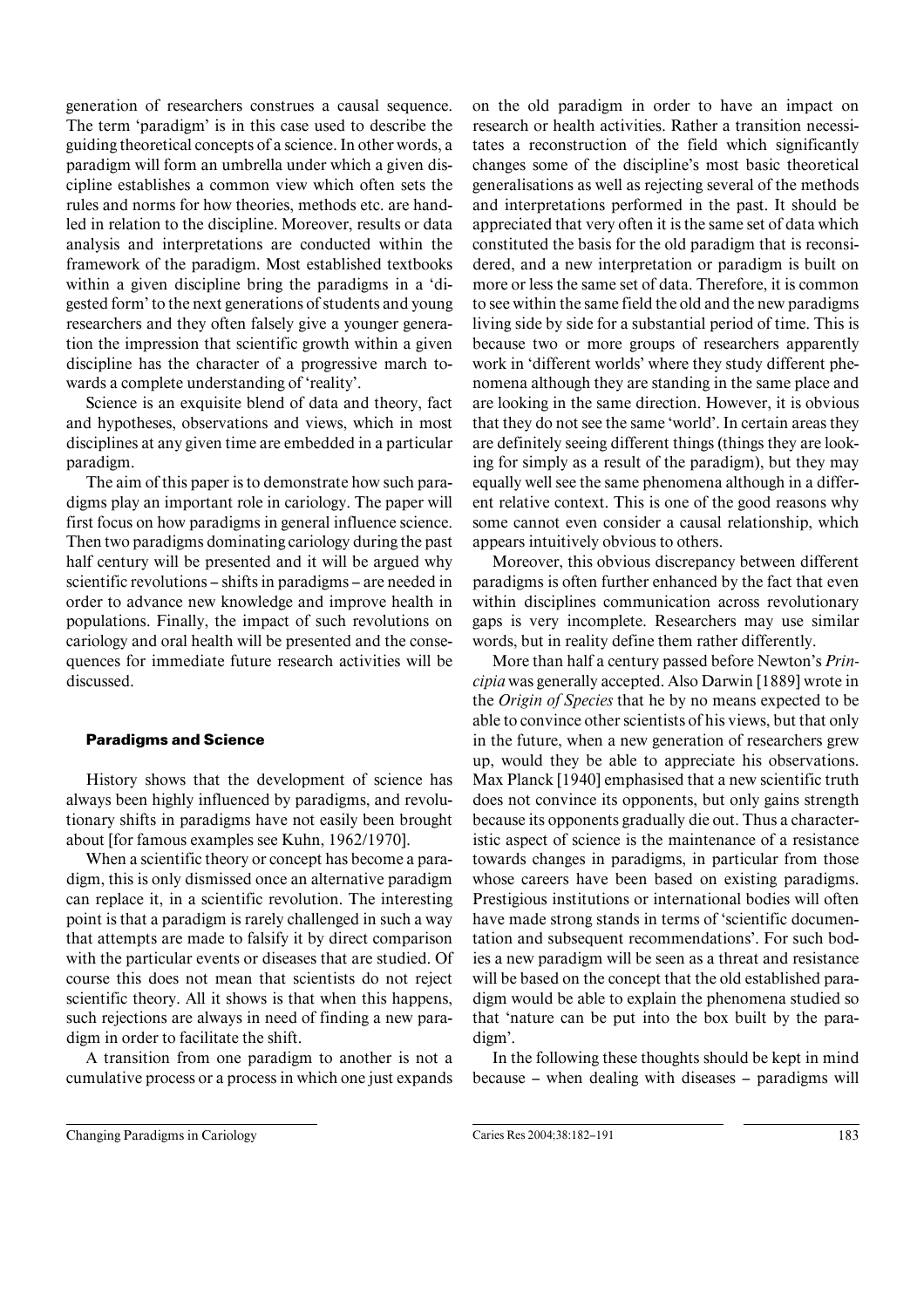inevitably have a decisive influence on how we diagnose, prevent and treat a disease. When considering dental caries this is certainly the case.

## **Fluoride and Dental Caries**

Fluorides play a key role in the prevention and control of dental caries. There is no doubt that the discovery of the anti-cariogenic properties of fluoride was one of the most important landmarks in the history of dentistry. The history of the old and the new paradigms explaining the possible causal effects of fluoride on teeth (and bone) represents an excellent example of the need for changing concepts in medicine in order to improve health.

In the 1930s experimental animal studies and human epidemiological studies established both the association and the cause-and-effect relationship between fluoride in drinking water and mottled enamel (dental fluorosis) [for reviews see Fejerskov et al., 1977, 1994]. In addition, the presence of fluoride in water supplies was associated with a lower prevalence of dental caries [Dean, 1946]. It was thus reasonable to conclude that ingestion of fluoride was important to reduce the number of cavities in teeth while at the same time affecting enamel formation, so that Dean [1946] could conclude that '... amounts not exceeding 1 part per million expressed in terms of fluorine (F) are of no public health significance'. The focus from then on was to explain how children born and reared in communities with about 1 ppm fluoride in water supplies could have about 50% less cavities than expected [Arnold et al., 1956; Backer Dirks, 1974].

The toxic effects of fluoride on amelogenesis were thought to be a result of the secretory ameloblasts being particularly susceptible to fluoride [for review see Fejerskov et al., 1977]. This concept prevailed until experimental studies in pigs showed that dental fluorosis can develop by only affecting the maturation stage of amelogenesis [Richards et al., 1986]. This new understanding resulted in extensive research on chemical, biochemical, and cellular events during enamel maturation [Smith, 1998], but we are still far from understanding how fluoride affects mineralising dental tissues [Aoba and Fejerskov, 2002].

The paradigm on how fluoride 'prevents dental caries' resulted from the following line of thinking. Teeth formed in areas with a fluoride content of about 1 ppm in water supplies have an increased fluoride content in surface enamel [Brudevold et al., 1956; Isaac et al., 1958]. Fluorine is the most electronegative of the elements and has a strong affinity for exchange with hydroxyl ion in hydroxyapatite [Kay et al., 1964; Elliott, 1969]. The electrostatic attraction between  $Ca^{2+}$  and the F<sup>-</sup> will be greater than between  $Ca^{2+}$  and OH<sup>-</sup>, making the fluoridated apatite lattice more crystalline [Zipkin et al., 1962; Newsely et al., 1963; Frazier et al., 1967] and more stable. As a consequence it is less soluble in acid [Volker, 1939; Kutnerian and Kuyper, 1957; Young, 1975; Brown et al., 1977].

By combining these data it is understandable how the paradigm of fluoride 'making teeth more resistant to caries attack' became established, and then for more than half a century entirely influenced caries prevention and research. The hypothesis was that increased intake of fluoride during tooth formation raises the fluoride concentration in enamel and hence increases acid resistance. As a consequence fluoride had to be taken systemically and artificial fluoridation of drinking waters became the 'optimal' solution. If this could not be achieved fluoride should be ingested in the form of tablets, vitamin drops, lozenges, salt, added to milk, etc.

As ingestion of increasing amounts of fluoride during tooth mineralisation results in a gradual hypomineralisation of the final outer enamel [Fejerskov et al., 1974, 1975, 1994], not least the public health-oriented sections of the dental profession downplayed the toxicological properties of fluorides. Thus diagnosis of early stages of dental fluorosis was questioned (or even ignored). Dean's [1946] original data interpretation was incorrectly referred to. Early signs of dental fluorosis were described as 'pearl like' teeth to be considered normal, whereas fully matured enamel with its yellowish colour was characterised as 'fluoride-deficient teeth'. In some parts of the world fluoride was added to school drinking water in excessive amounts based on the philosophy that 'if little is good (to reduce decay) more is better'.

In other words, it is apparent that this predominant paradigm fully involved all the general features of scientific paradigms described in the scientific literature [Kuhn, 1962/1970]. Likewise, the scientific revolution leading to the new paradigm also followed the abovedescribed general path of development.

Dean's [1946] data are unique and often confirmed. The effect of fluoride on appetite crystallinity and stability is unquestionable. Artificial water fluoridation in populations with a substantial caries prevalence results in marked reductions in dental cavities [Arnold et al., 1953, 1962; Backer Dirks et al., 1961; Brunelle and Carlos, 1990]. But could it be that fluoride affects the caries process in a way entirely different from what the paradigm claimed? If so, may we then develop new and more effective ways of using fluorides? Reinterpretion of the avail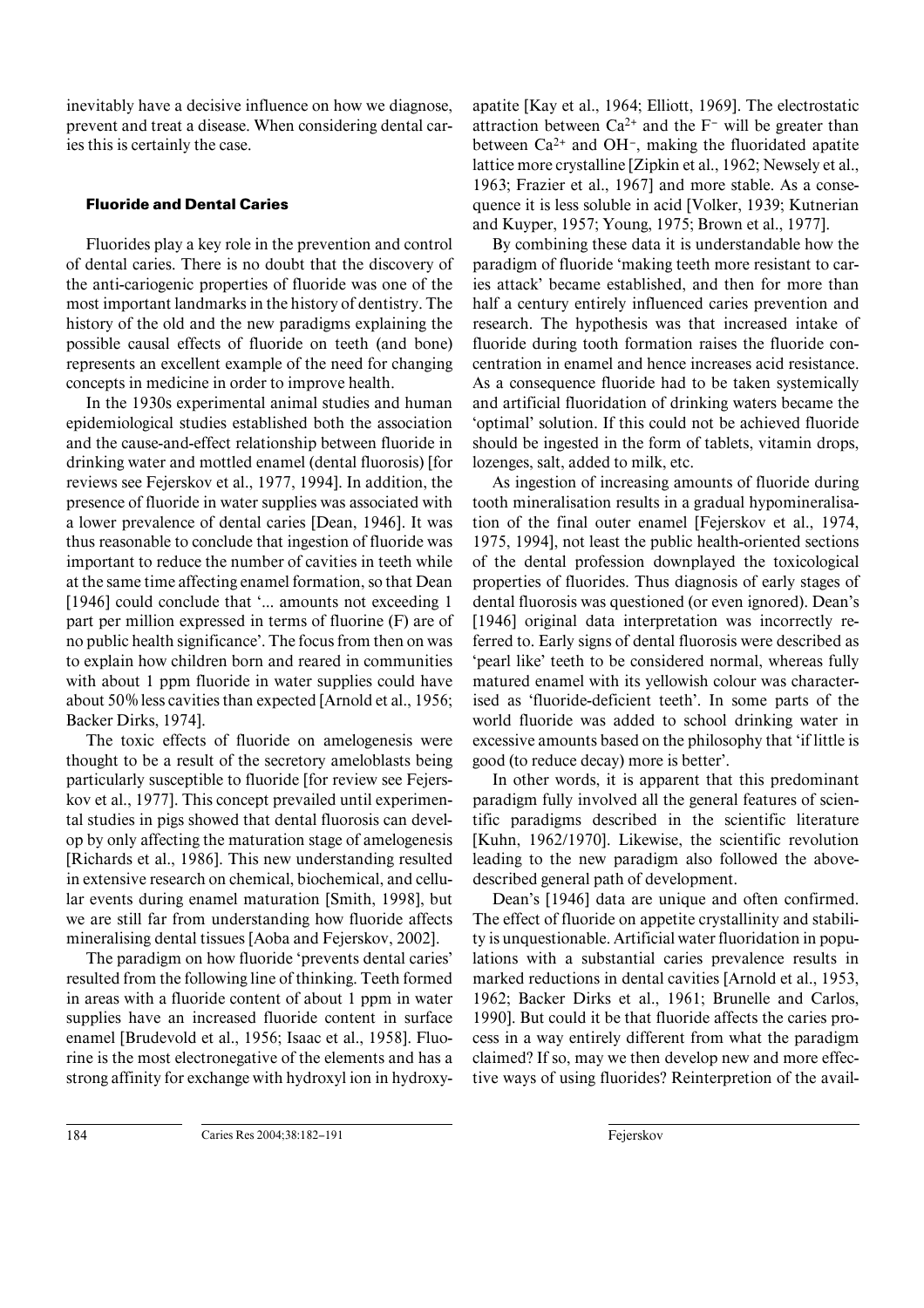able data combined with new studies led to the scientific revolution as follows:

Deciduous teeth from a fluoride area contain much less fluoride in enamel than permanent teeth both from a 1-ppm fluoride area and a very low  $(< 0.2$  ppm F) area [Mellberg, 1977], but the systemic effect on caries prevalence is the same in both dentitions irrespective of fluoride incorporated during tooth formation [Thylstrup, 1979]. The difference in fluoride concentration in surface enamel between permanent teeth from low-fluoride and fluoridated areas is very limited [Brudevold et al., 1956; Isaac et al., 1958; Mellberg, 1977; Kidd et al., 1980; Larsen et al., 1986; Richards et al., 1989]. It is hardly likely that such a small difference should explain a 50% reduction in cavities. Complete substitution of OH– in human enamel corresponds to a fluoride content of 3.7% (about 39,000 ppm). Even in the most severe cases of human dental fluorosis ever analysed, less than one quarter of the OH– (about 10,000 ppm F) have been replaced by F [Richards et al., 1992].

It has not been possible to demonstrate a clear-cut inverse relationship between fluoride content of surface enamel and dental caries [DePaola et al., 1975; Poulsen and Larsen, 1975; Richards et al., 1977; Schamschula et al., 1979; Spector and Curzon, 1979]. In vitro experimental caries using gel techniques has shown exactly similar degrees of lesion development in teeth from low- and 'optimal'-fluoride areas [Kidd et al., 1980] and shark enamel containing fluorapatite develops caries lesions in an in situ model [Ögaard et al., 1988]. Such a thing as relative resistance of enamel to caries attack does not exist [Weatherell et al., 1984], and Brudevold et al. [1965] and Brown et al. [1977] have stressed that the rate of acid solubility is of little importance in protecting the tooth against caries.

Clinical observations show that children having their teeth formed and mineralised *before* moving into a fluoridated region experience a significant reduction in dental caries prevalence [Arnold, 1957]. This author was probably the first to mention that water-borne fluoride has a posteruptive cariostatic effect. This so-called 'topical' effect was for very long claimed to be inferior to the postulated 'systemic effect' and subsequent clinical trials appeared to show that the capacity of topical fluoride to reduce caries was disappointingly lower (20–30% reduction) than that of the about 50% reduction by water fluoridation. The apparently lower efficacy of topical fluorides, however, was most likely a result of unfair comparison between results of several short-term (1–3 years) clinical trials with a result of water fluoridation programmes lasting for more than 10 years.

The fact that a cariostatic effect of fluoride could be obtained without a concomitant increase of fluoride in sound enamel [Brudevold et al., 1967; Aasenden et al., 1972; Shern et al., 1977] whereas enamel fluoride concentration increased in enamel undergoing a carious challenge [Hallsworth et al., 1971; Richards et al., 1977] became very important. By combining the above data with the results from theoretical and laboratory experiments on enamel solubility [Larsen, 1975; Larsen et al., 1976] it was tempting to suggest 'a possible explanation of the predominant cariostatic effect of fluoride' in 1981 [Fejerskov et al., 1981].

This new paradigm was a result of a concomitant reconsideration of the pathogenesis of dental caries lesions. Hitherto, dental caries was always recorded in epidemiological studies as cavities. As such, all clinical measurements (the DMFT/S) only comprised very late stages in the caries process (fig. 2). Thereby it was ignored that a clinically detectable lesion (even the non-cavitated white spot) is a result of innumerable pH fluctuations in the microbiota covering the enamel. The enamel surface is a sponge, which by no means is chemically inert. The constantly ongoing pH fluctuations taking place even in socalled 'resting plaque' [Küseler et al., 1993; Baelum et al., 1994], and dramatically enhanced during exposure to fermentable carbohydrates [Stephan, 1940; Fejerskov et al., 1992], will be associated with chemical exchange reactions between the tooth mineral and the surrounding plaque fluid [Margolis et al., 1988]. We therefore proposed that 'the major reason for the cariostatic effect of fluoride can be ascribed to its ability to influence these processes, even at very low (0.2–1 ppm) F concentrations by facilitating calcium phosphate precipitation' [Fejerskov et al., 1981]. This was in accord with Brudevold et al. [1965], who suggested that the role of fluoride in caries prevention could be ascribed to its unique ability to induce apatite formation from solutions of calcium and phosphate. Because of saliva's inorganic composition [Andresen, 1921; Koulourides et al., 1965] it is an excellent fluid for 'remineralisation', and fluoride in slightly elevated concentrations enhances this potential as pH is lowered [Larsen, 1975]. The simplistic 'story' about 'remineralisation' was a reality.

Moreover, it was remarkable that only traces of fluoride are required in a solution with calcium present at pH 4.2 to reduce markedly the rate of dissolution of enamel [Manley and Harrington, 1959; Larsen et al., 1976], as theoretically convincingly illustrated by ten Cate and Duijsters [1983]. So, in 1981, we concluded that 'what appears to be important in reducing the solubility of the

Changing Paradigms in Cariology Caries Res 2004;38:182–191 185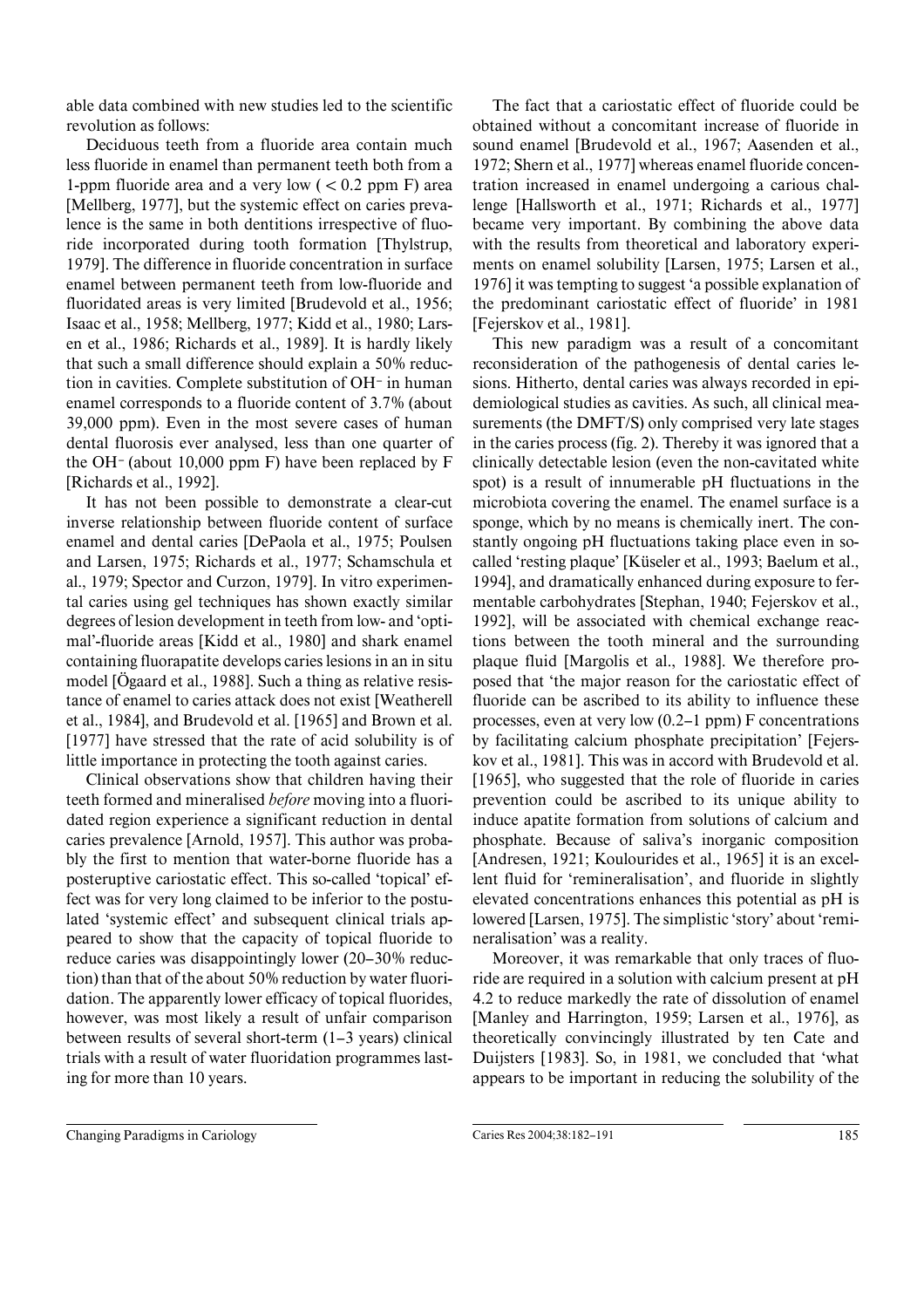enamel is the fluoride ion activity in the oral fluid rather than a high content of fluoride in enamel' [Fejerskov et al., 1981].

When these ways of interpreting available data were first presented in a comprehensive way (at an IADR symposium in Osaka, Japan, in 1981) the reaction was extremely vigorous from parts of the predominantly public health-oriented research community. This was – seen in retrospect – in full accord with the way in which paradigm shifts have been received in the history of science [Kuhn, 1962/1970].

By 1981 it was still a question if the new paradigm could be verified by clinical/epidemiological data. Therefore Groeneveld [1985] re-examined the meticulously collected caries data obtained from the well-controlled Dutch water fluoridation study in Tiel-Culemborg in the 1950s [Backer Dirks et al., 1961]. He could demonstrate that, when both enamel and dentine lesions where diagnosed, there was virtually no difference in the total number of lesions between fluoridated and non-fluoridated areas. However, when only dental lesions (cavities) were recorded, the 'expected' reduction of about 50% was found. Thus, the data could be explained as a result of fluoride in the oral environment affecting the dissolution/ reprecipitation processes in the tooth to retard the rate of lesion progression as predicted by the new paradigm. Groeneveld and Backer Dirks [1988] concluded that 'on the initiation of a caries lesion no pre- nor posteruptive effect of fluoride can be observed. In fact apart from a small retardation of new lesions at younger ages there is almost no effect at all. However, retardation of the progression into dentinal lesions is far more pronounced'. Moreover, despite the fact that in fluoridated areas there is a higher concentration in the fluoride in the outer enamel layers, the difference in prevalence of lesions is so small between fluoride and non-fluoride areas that the conclusion that 'fluoride concentration in the enamel plays a role of minor importance in caries reduction [Fejerskov et al., 1981]' is justified [Groeneveld and Backer Dirks, 1988]. A very impressive and open-minded conclusion drawn by one of the most prominent fluoride researchers in the history of ORCA during half a century.

# **Dental Caries – an Infectious Disease?**

The above scientific revolution in fluoride research was partly brought about because the natural history of caries lesion development was reconsidered. Let us, therefore, in the following consider if a paradigm shift also is

going on in our understanding of dental caries as a disease.

The use of the concept 'an infectious disease' immediately signals that a disease is caused by a particular microorganism or agent, which has 'infected' an individual. Or, as defined by Last [1995], who uses infectious disease synonymously with communicable disease: 'an illness due to a specific infectious agent or its toxic products that arises though transmission of that agent or its products from an infected person, animal or reservoir to a susceptible host...'. For about half a century caries was defined as an 'infectious and transmittable' disease on the following premises.

Not all types of microorganisms in the oral cavity are equally able to ferment carbohydrates, so it has been logical to look for major caries pathogens. While research in the first half of the previous century focused on the role of *Lactobacillus* [Rodriques, 1931], the latter half of that century focussed on the role of mutans streptococci [van Houte, 1980; Loesche, 1986; Bowden, 1991].

The concept of dental caries being 'infectious and transmittable' grew out of the elegant rodent studies performed in the 1950s [Keyes, 1960]. Caries only developed in rodents when they were caged with or ate the faecal pellets of groups of caries-active rodents. Further proof emerged when certain streptococci isolated from caries lesions in hamsters, unlike other types of streptococci, caused rampant decay in previously caries-inactive animals [Fitzgerald and Keyes, 1960]. These bacteria, later identified as *Streptococcus mutans* (SM), gave rise to the concept of caries being due to a specific infection with mutans streptococci, a concept that has gained wide support within the field of caries microbiology over the past four decades [Loesche, 1986; Tanzer, 1989].

It is occasionally claimed that because SM cannot be detected in some patients with no caries increment this is a 'proof' that you need to be 'infected' with SM to get a lesion. It is ignored that in patients with excellent oral hygiene there is virtually no 'plaque' on the tooth surfaces and therefore SM may be below detection level. This should be combined with the fact that mutans streptococci are not primary colonisers of tooth surfaces [Nyvad and Kilian, 1990].

Mutans streptococci belong to the resident microflora and are ubiquitous in populations worldwide. The relationship between SM and dental caries is not absolute. Relatively high proportions of SM may persist on tooth surfaces without caries progression while caries may develop also in the absence of these species [Marsh and Martin, 1992]. The presence of SM can explain only about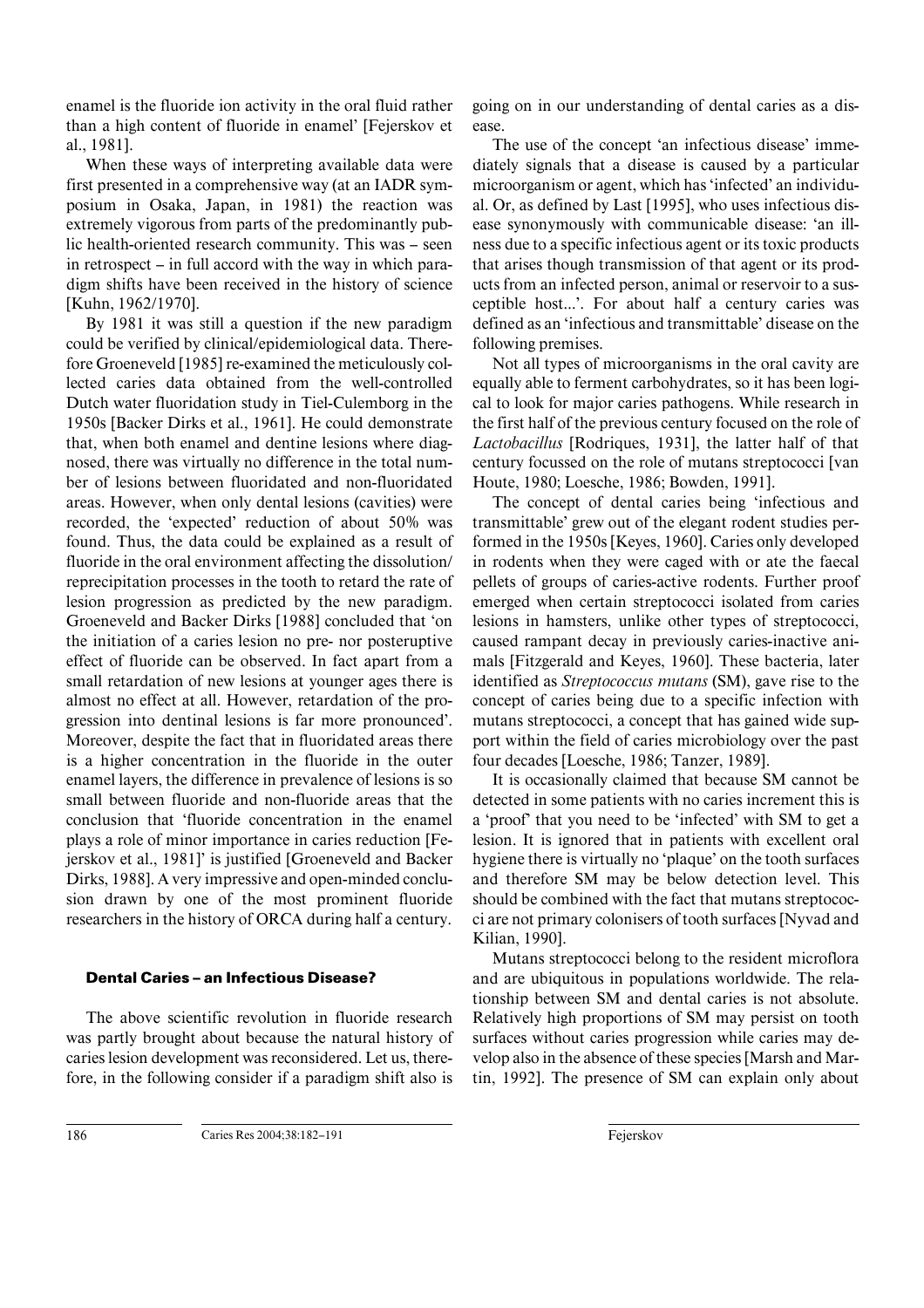6–10% of the caries experience in a given population [Sullivan et al., 1989; Granath et al.,1993]. The level of mutans streptococci in saliva of children cannot predict future carious increments in children [Matee et al., 1993] and high salivary mutans-streptococcal counts do not add to the prediction when combined with conventional caries experience parameters [van Palenstein Heldermann et al., 2001]. The number of mutans streptococci or lactobacilli in plaque does not explain the variation in caries experience [Sullivan et al., 1996]. A dramatic decline in caries experience has been documented over a few years in populations without apparent changes in salivary mutans levels in the population [Bjarnason et al., 1994].

Collectively, these observations imply that mutans streptococci do not play a specific role in dental caries. Rather, the outgrowth of mutans streptococci should be explained by a disturbance of the homeostasis in the dental biofilm. If the homeostasis of the oral microflora is lost, then an opportunistic infection can occur, i.e., these infections are derived from microorganisms that are endogenous to the host [Marsh and Martin, 1992] and an ecological plaque hypothesis seems more attractive [Marsh, 1994].

### **Dental Caries – a Biofilm-Induced Disease**

It is not merely semantics, but a paradigm shift, to consider dental caries as a 'complex disease caused by an imbalance in physiologic equilibrium between tooth mineral and biofilm fluid' [Fejerskov and Nyvad, 2003]. However, it is acknowledged, as stressed by Davies [2003], that biofilms according to an NIH announcement account for over 80% of microbial infections in the body. Therefore dental caries is of course microbially induced, but the important point is that it is by endogenous bacteria – not exogenous, specific bacteria which infect the individual.

The resident flora in the oral cavity will inevitably form biofilms on teeth, e.g. a biofilm defined as a population or community of bacteria living in organised structures at an interface between a solid and liquid. Biofilm bacteria live in microcolonies encapsulated in a matrix of extracellular polymeric substances. Although fixation and dehydration techniques during processing of biofilms for transmission electron microscopy result in shrinkage of the tissue to a varying extent, it has for many years been appreciated that oral biofilms vary extensively in structural arrangement with the colonies deep within the biomass being densely packed, and often being separated by

loosely packed bacteria and larger 'empty' pathways. Confocal laser scanning microscopy of biofilms in general has revealed that the biomass comprises 'open' water channels through which nutrients and metabolic waste products sieve [Laurence and Neu, 1999]. From dealing with 'oral debris' and later 'dental plaque' we now appreciate that within an oral biofilm, each group of bacteria occupies microenvironments, which are determined by surrounding cells, proximity to the larger diffusion pathways, the distance from the outer surface, etc., all of which are likely to determine pH, availability of nutrient, relative degrees of saturation of calcium phosphates, etc.

Most studies in caries microbiology have dealt with cells in the planktonic phase. It has only recently been appreciated that the same bacteria attached to surfaces and forming biofilms may respond significantly differently to a variety of stimuli such as antimicrobial agents [for review see Davies, 2003]. Many organisms can respond with considerable flexibility to a changing environment; a single set of genes can generate a range of characteristics or phenotypes depending on the environment. With this new general knowledge on biofilm physiology and the appreciation of the fact that the rate of oral biofilm formation and its structural composition vary substantially between individuals [Nyvad and Fejerskov, 1989], not to mention that biofilm 'age' may play a decisive role in the response to stimuli, it will be obvious that we need renewed research on oral biofilm physiology in relation to stages of progression of oral diseases (caries, gingivitis and periodontal loss of attachment). Dental plaque is an established designation for any clinically detected microbial mass in the dentition, but it is probably not immediately synonymous with oral biofilm.

The paradigm claiming the biofilm as the cause of dental caries has several implications. Lesions develop where biofilms are allowed to mature and remain for prolonged periods of time. Therefore, dental caries occurs at occlusal surfaces (being particularly at risk during the long-lasting eruption into functional occlusion), in interproximal areas below contact points/facets, and along the marginal gingiva. Once exposed, the enamel-cementum junction of course represents an obvious 'retention site'. Depending on the environmental conditions in the oral cavity, of the individual in general, or at specific sites within an individual, the physiological equilibrium between tooth and biofilm may be disturbed, resulting in a net loss of mineral. If a frank cavity is allowed to form, such a site represents an ecological niche where the biofilm composition gradually adapts to a declining pH environment. Within cavities the biofilm metabolism and diffusion characteris-

Changing Paradigms in Cariology Caries Res 2004;38:182–191 187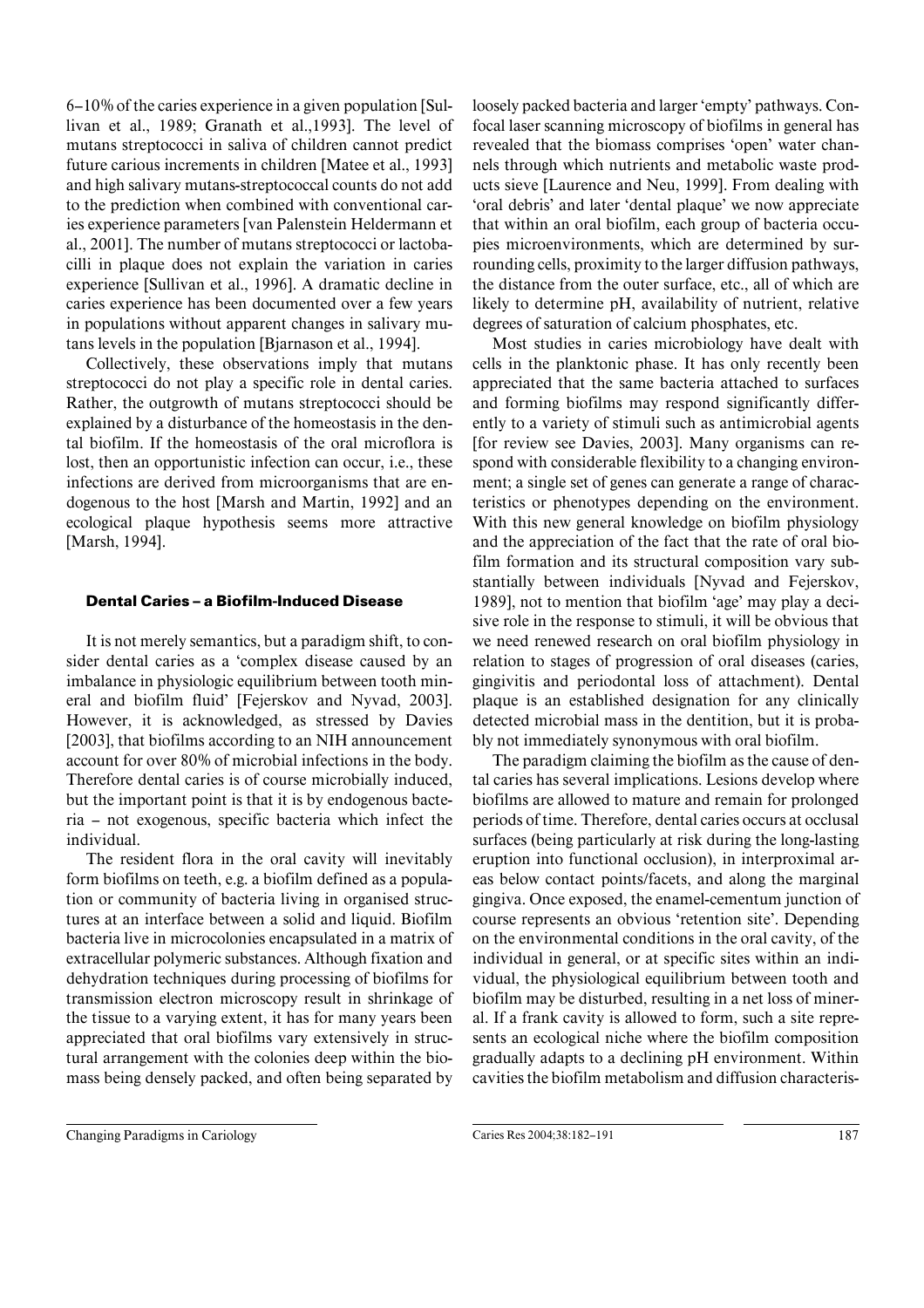

**Fig. 1.** Schematic illustration of the relationship between the aetiological factor – the microbial deposit and the tooth and biological determinants (inner circle) which influence lesion development at the single tooth surface. In the outer circle are listed various behavioural and socio-economic factors (or confounders) which influence the likelihood for lesion development at an individual and population level. Modified from Fejerskov and Manji [1990].

tics are significantly different from those of biofilm covering sound or inactive caries surfaces [Fejerskov et al., 1992]. Once this is appreciated, the complex character of the disease is highly relevant as numerous biological factors may influence the likely outcome at the single site and in the individual as a whole.

In the schematic illustration (fig. 1) the complex interplay between saliva, dietary habits, and the many biological determinants determine biofilm composition and metabolism. In concert with innumerable other factors (several of which we do not even know about yet), the oral and biofilm fluids will determine the likelihood for a net loss of mineral and the rate at which this occurs at any given site. At the individual as well as the population level many of these variables (oral hygiene, diet, etc.) will be highly influenced by the behavioural and socio-economic conditions prevailing.

Once this concept of the complexity of the disease and its manifestations is appreciated it will be fully understood why it is so difficult to interpret data about associations concerning dental caries, and why no good predictor models are available [Hausen, 1997].

# **Conclusion and Implications for Oral Research, Prevention and Clinical Management of Dental Caries**

The two scientific revolutions (paradigm shifts) in cariology which are described in this paper necessitate a substantial rethinking of the design of future research projects in terms of data analysis and interpretation, and in advancement of new prevention and treatment strategies for dental caries.

By appreciating that dental caries belongs to the group of common diseases considered as 'complex' or 'mulifactorial' such as cancer, heart diseases, diabetes, and certain psychiatric illnesses, we have to realise that there is no simple causation pathway. It is not a simplistic problem such as 'elimination of one type of microorganism', or a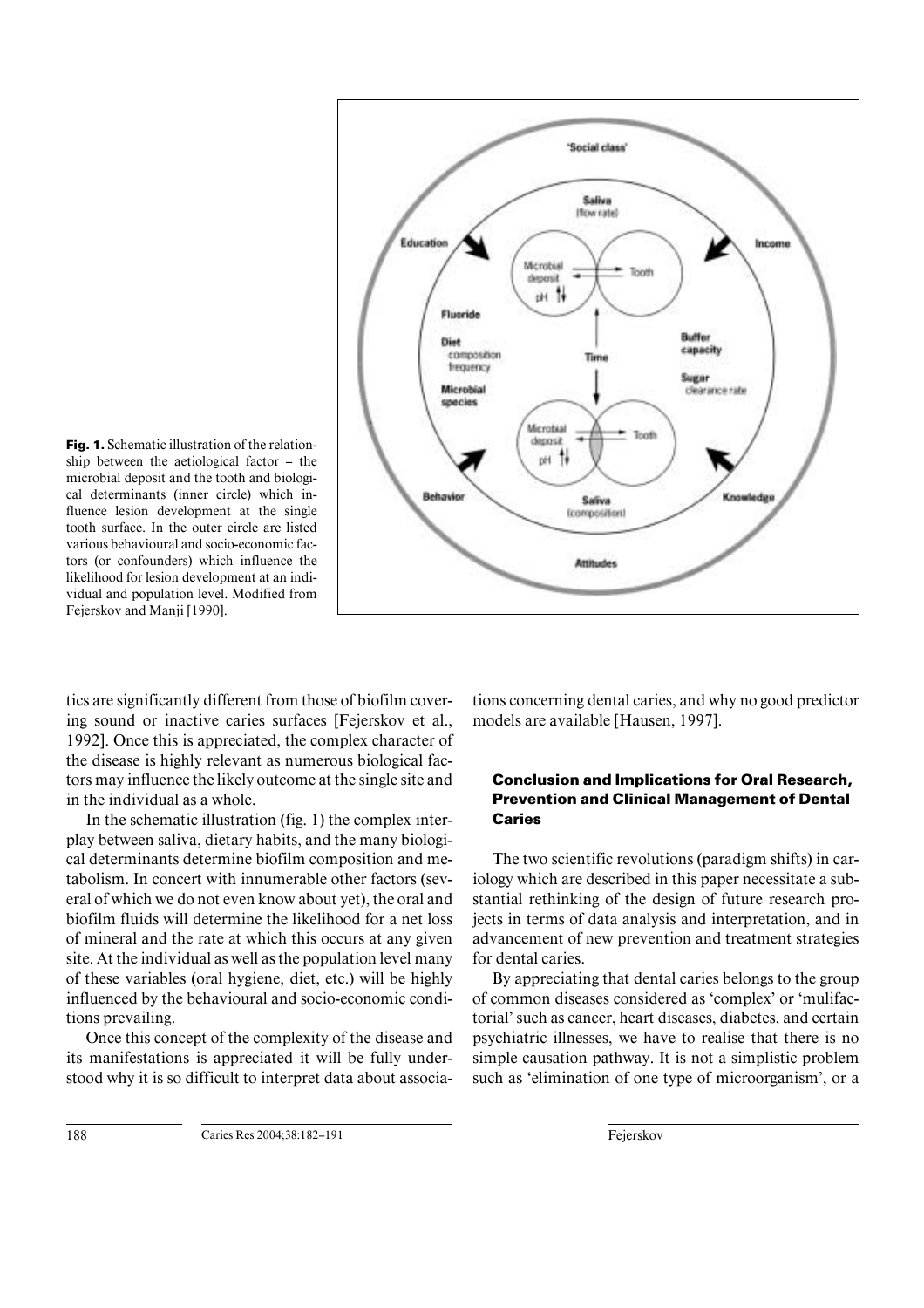

**Fig. 2.** Schematic illustration of the concept of dental caries as conceived in this paper. Because of continuous exposure to the metabolically active biofilm disease control must be maintained lifelong [Fejerskov and Nyvad, 2003].

matter of improving 'tooth resistance'. Complex diseases cannot be ascribed to mutations in a single gene or to a single environmental factor. Rather they arise from the concerted action of many genes, environmental factors, and risk-conferring behaviours. As stressed recently by Kiberstis and Roberts [2002], one of the greatest challenges facing biomedical researchers today is to sort out how these contributing factors interact in a way that translates into effective strategies for disease diagnosis, prevention and therapy.

Let us keep in mind that dental caries is ubiquitous in all populations [Fejerskov and Baelum, 1998], but the incidence rate varies greatly within and between populations. It is important to appreciate that the caries incidence rate in a group of individuals appears fairly constant throughout life if no special efforts to control lesion progression are made [Hand et al., 1988; Luan et al., 2000]. These new paradigms help to explain the nature of lesion initiation and progression and accordingly why dental caries cannot truly be 'prevented', but rather 'controlled' by a multitude of interventions.

Figure 2 schematically illustrates the concept of dental caries as presented in this paper and explains why dental caries has to be controlled lifelong if a functional dentition is to be maintained. From the figure it will also be appreciated that diagnosis should be performed at non-cavitated stages because the dynamic nature of lesion progression allows for arrest of further mineral loss by restoring physiological equilibrium between tooth mineral and oral fluids. The whole concept of non-operative treatment has its rationale in these new paradigms, and it will be apparent why any restorative treatment must be accompanied by simultaneous disease control at the individual level.

A consequence of dental caries being a complex disease will be that on a population basis we may have success with a particular 'preventive programme' in one population in one country, but not necessarily in another population in another country with different cultural and behavioural habits. Moreover, we may organise our dental health care very differently in neighbouring countries, and apply fluorides in very different ways (mouth rinsing, toothpaste, water fluoridation and supervised brushing etc.) and obtain rather similar caries reductions as exemplified by comparing the Scandinavian countries. There is no one single 'programme' to be superimposed uncritically on all populations – the important question remains how to control caries lesion progression as cost-effectively as possible. These new concepts explain why we have experienced that several of the 'old' recommended preventive programmes are no longer effective. It is of course not because the agents we used in prevention are no longer efficacious. They just become ineffective because the caries incidence rate has changed as the environment has changed.

At the individual patient level we have successfully 'controlled' the physiologic balance of the intra-oral envi-

Changing Paradigms in Cariology Caries Res 2004;38:182–191 189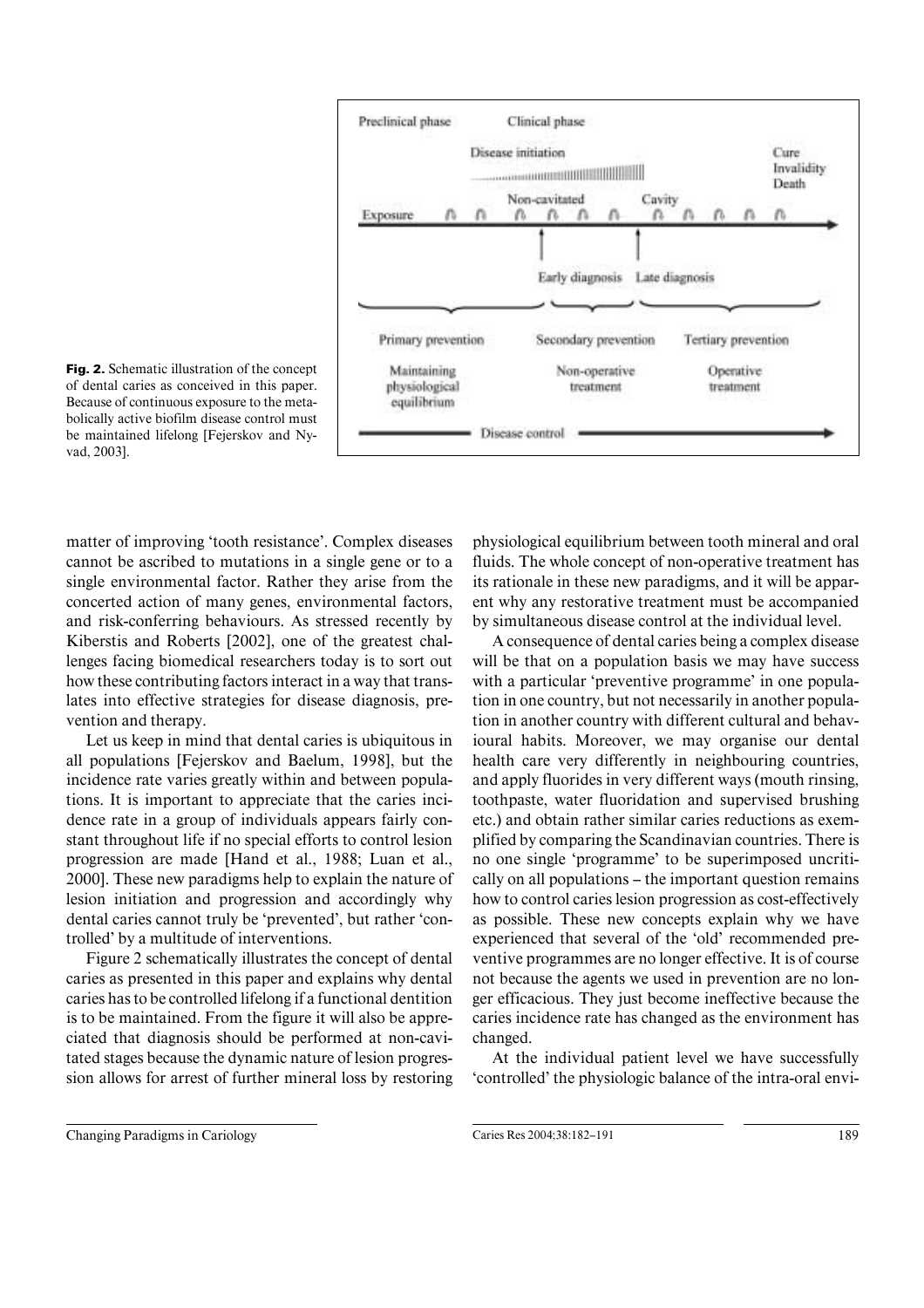ronment with topical fluorides, dietary monitoring, 'plaque control', etc., but the well-trained clinician knows that some patients require much more and 'closer' monitoring than others to avoid new lesions. The consequence of the paradigms is to appreciate that the risk of developing new lesions is never zero. Therefore dental caries can never be 100% preventable at the individual and much less at the societal level because of its complex nature. Dental caries is as old as mankind.

Whatever directions caries research should take from here it will require a multidisciplinary approach to solving complex problems. More than ever, well-educated clinical dentists should set the stage and in collaboration with colleagues trained in the multitude of new fields in the basic sciences (biophysics, functional genomics, proteomics, chemical biology, nano-technology, etc.) address clinically relevant questions. Let ORCA remain the forum – marketplace, if you like – where clinical dentistry meets basic sciences in fruitful and challenging exchange of new knowledge to the benefit of the health of populations.

History has shown that European caries research has an intellectual flexibility and scientific creativity which allows for ongoing stimulating debates. Let ORCA benefit from this by encouraging more in-depth scientific debates in conjunction with its meetings in the future. Let us bear Charles Darwin's dictum in mind: 'All observations must be for or against some view to be of any service'. Let the discussion in ORCA be fearless in conceptual daring, but humble in its respect for observation and facts.

#### **Acknowledgements**

The present paper would not have been possible without the many discussions and close collaboration over many years with: Vibeke Baelum, G. Dahlén, M.J. Larsen, F. Manji, Bente Nyvad, A. Richards and A. Thylstrup to all of whom I am very grateful.

#### **References**

- Aasenden R, DePaola PF, Brudevold F: Effects of daily rinsing and ingestion of fluoride solutions upon dental caries and enamel fluoride. Arch Oral Biol 1972;17:1705–1714.
- Andresen V: Über Mineralisation und Remineralisation des Zahnschmelzes. Dtsch Monatsschr Zahnheilkd 1921;39:97–122.
- Aoba T, Fejerskov O: Dental fluorosis: Chemistry and biology. Crit Rev Oral Biol Med 2002;13: 155–171.
- Arnold FA Jr: The use of fluoride compounds for the prevention of dental caries. Int Dent J 1957;7:54–72.
- Arnold FA Jr, Dean HT, Jay P, Knutson JW: Effects of fluoridated water supplies on dental caries prevalence: 10th year of the Grants Rapids-Muskegon Study. Public Health Rep 1956; 71:652–658.
- Arnold FA Jr, Dean HT, Knutson JW: Effect of fluoridated public water supplies on dental caries incidence: Results of the seventh year of study at Grand Rapids and Muskegon, Mich. Public Health Rep 1953;68:141–148.
- Arnold FA Jr, Likins RC, Russell AL, Scott DB: Fifteenth year of the Grand Rapids fluoridation study. J Am Dent Assoc 1962;65:780– 785.
- Backer Dirks O: The benefits of water fluoridation. Caries Res 1974;8:2–15.
- Backer Dirks O, Houwink B, Kwant GW: The results of 6 1/2 years of artificial drinking water in The Netherlands: The Tiel-Culemborg experiment. Arch Oral Biol 1961;5:284–300.
- Baelum V, Fejerskov O, Küseler A: Approximal plaque pH following topical applications of standard buffers in vivo. Caries Res 1994;28: 116–122.
- Bjarnason SS, Finnbogason SY, Holbrook P, Köhler B: Caries experience in Icelandic 12-yearold urban children 1984 and 1991. Community Dent Oral Epidemiol 1994;21:194–197.
- Bowden GHW: Which bacteria are cariogenic in humans?; in Johnson NW (ed): Risk Markers for Oral Diseases: Dental Caries. Cambridge, Cambridge University Press, 1991, pp 266– 286.
- Brown WE, Gregory TM, Chow LC: Effects of fluoride on enamel solubility and cariostasis. Caries Res 1977;11:118–141.
- Brudevold F, Gardner DE, Smith F: The distribution of fluoride in human enamel. J Dent Res 1956;35:420–429.
- Brudevold F, McCann HG, Grøn P: Caries resistance as related to the chemistry of the enamel; in Wolstenholme GEW, O'Connor M (eds): Caries Resistant Teeth. Ciba Found Symp. London, Churchill, 1965, pp 121–148.
- Brudevold F, McCann HG, Nilsson R, Richardson B, Coklica V: The chemistry of caries inhibition: Problems and challenges in topical treatments. J Dent Res 1967;46:37–45.
- Brunelle JA, Carlos JP: Recent trends in dental caries in US children and the effect of water fluoridation. J Dent Res 1990;69(special issue):723– 727.
- ten Cate JM, Duijsters PPE: Influence of fluoride in solution on tooth demineralisation. I. Chemical data. Caries Res 1983;17:193–199.
- Darwin C: On the Origin of Species. New York, 1889.
- Davies D: Understanding biofilm resistance to antibacterial agents. Nat Rev 2003;2:114–122.
- Dean HT: Epidemiological studies in the United States; in Moulton R (ed): Dental Caries and Fluorine. Washington, American Association for the Advancement of Science, 1946, pp 5– 31.
- DePaola PF, Brudevold F, Aasenden R, Moreno EC, Englander H, Bakhos Y, Bookstein F, Warram J: A pilot study of the relationship between caries experience and surface enamel fluoride in man. Arch Oral Biol 1975;20:859–864.
- Elliott JC: Recent progress in the chemistry, crystal chemistry and structure of the apatite. Calcif Tissue Res 1969;3:293–307.
- Fejerskov O, Baelum V: Changes in prevalence and incidence of the major oral diseases; in Guggenheim B, Shapiro H (eds): Oral Biology at the Turn of the Century: Truth, Misconcepts and Challenges. Basel, Karger, 1998, pp 1–11.
- Fejerskov O, Johnson NW, Silverstone LM: The ultrastructure of fluorosed human dental enamel. Scand J Dent Res 1974;82:357–372.
- Fejerskov O, Larsen MJ, Richards A, Baelum V: Dental tissue effects of fluoride. Adv Dent Res 1994;8:15–31.
- Fejerskov O, Manji F: Risk assessment in dental caries; in Bader JD (ed): Risk Assessment in Dentistry. Chapel Hill, University of North Carolina Dental Ecology, 1990, pp 214–217.
- Fejerskov O, Nyvad B: Is dental caries an infectious disease? Diagnostic and treatment consequences for the practitioner; in Schou L (ed): Nordic Dentistry 2003 Yearbook. Copenhagen, Quintessence Publishing, 2003, pp 141– 151.
- Fejerskov O, Scheie AA, Manji F: The effect of sucrose on plaque pH in the primary and permanent dentition of caries-inactive and -active Kenyan children. J Dent Res 1992;71:25–31.